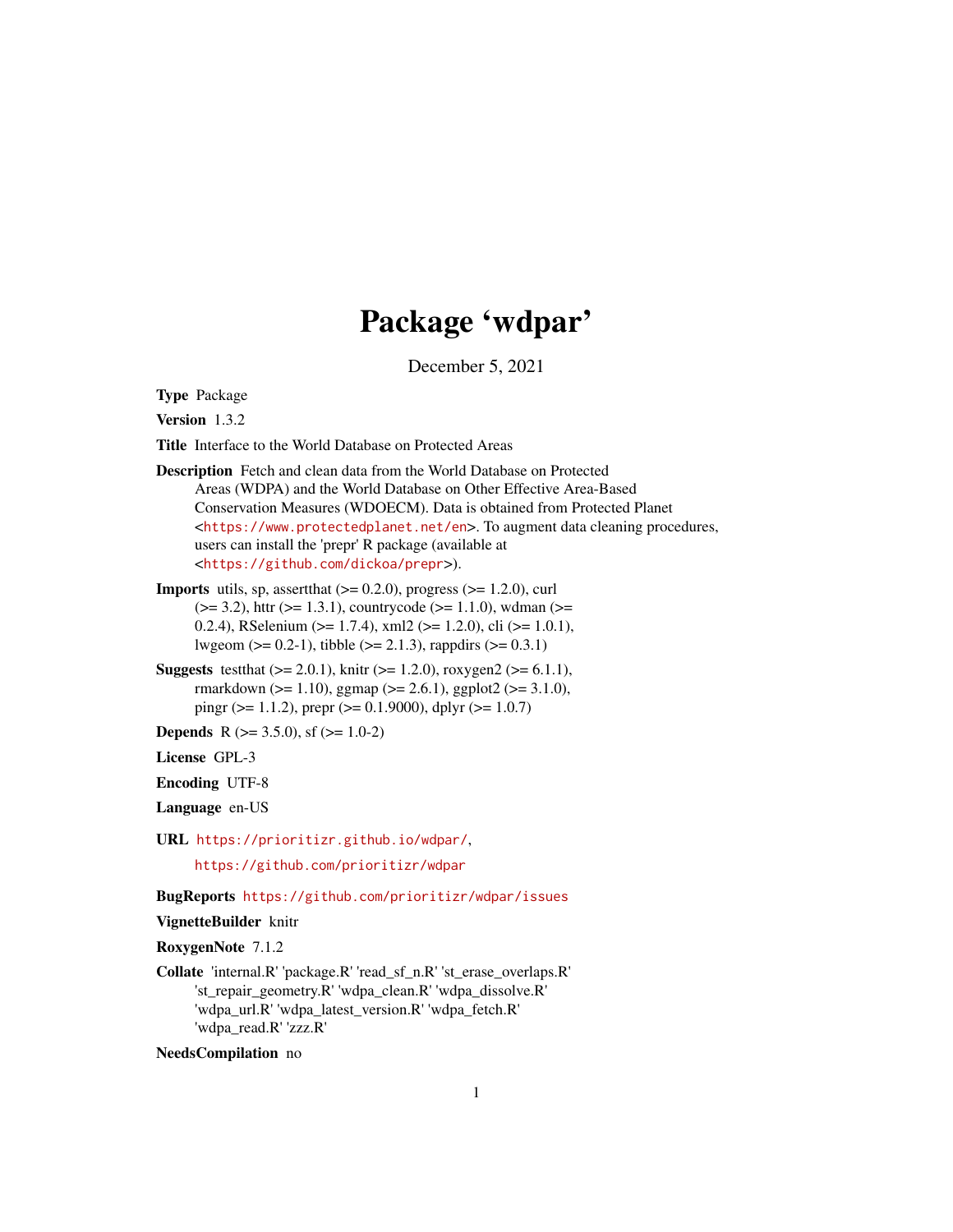<span id="page-1-0"></span>Author Jeffrey O Hanson [aut, cre] Maintainer Jeffrey O Hanson <jeffrey.hanson@uqconnect.edu.au> Repository CRAN Date/Publication 2021-12-05 08:00:02 UTC

## R topics documented:

| $wdpa\_dissolve \ldots \ldots \ldots \ldots \ldots \ldots \ldots \ldots \ldots \ldots \ldots \ldots \ldots$ |  |
|-------------------------------------------------------------------------------------------------------------|--|
|                                                                                                             |  |
|                                                                                                             |  |
|                                                                                                             |  |
|                                                                                                             |  |
|                                                                                                             |  |

#### **Index** the contract of the contract of the contract of the contract of the contract of the contract of the contract of the contract of the contract of the contract of the contract of the contract of the contract of the co

<span id="page-1-1"></span>st\_erase\_overlaps *Erase overlaps*

## Description

Erase overlapping geometries in a [sf::sf\(\)](#page-0-0) object.

## Usage

```
st_erase_overlaps(x, verbose = FALSE)
```
## Arguments

|         | $sf::sf()$ object.                                      |
|---------|---------------------------------------------------------|
| verbose | logical should progress be reported? Defaults to FALSE. |

## Details

This is a more robust – albeit slower – implementation for  $sf::st\_difference()$  when y is missing.

## Value

[sf::sf\(\)](#page-0-0) object.

## See Also

[sf::st\\_difference\(\)](#page-0-0), [wdpa\\_dissolve\(\)](#page-7-1).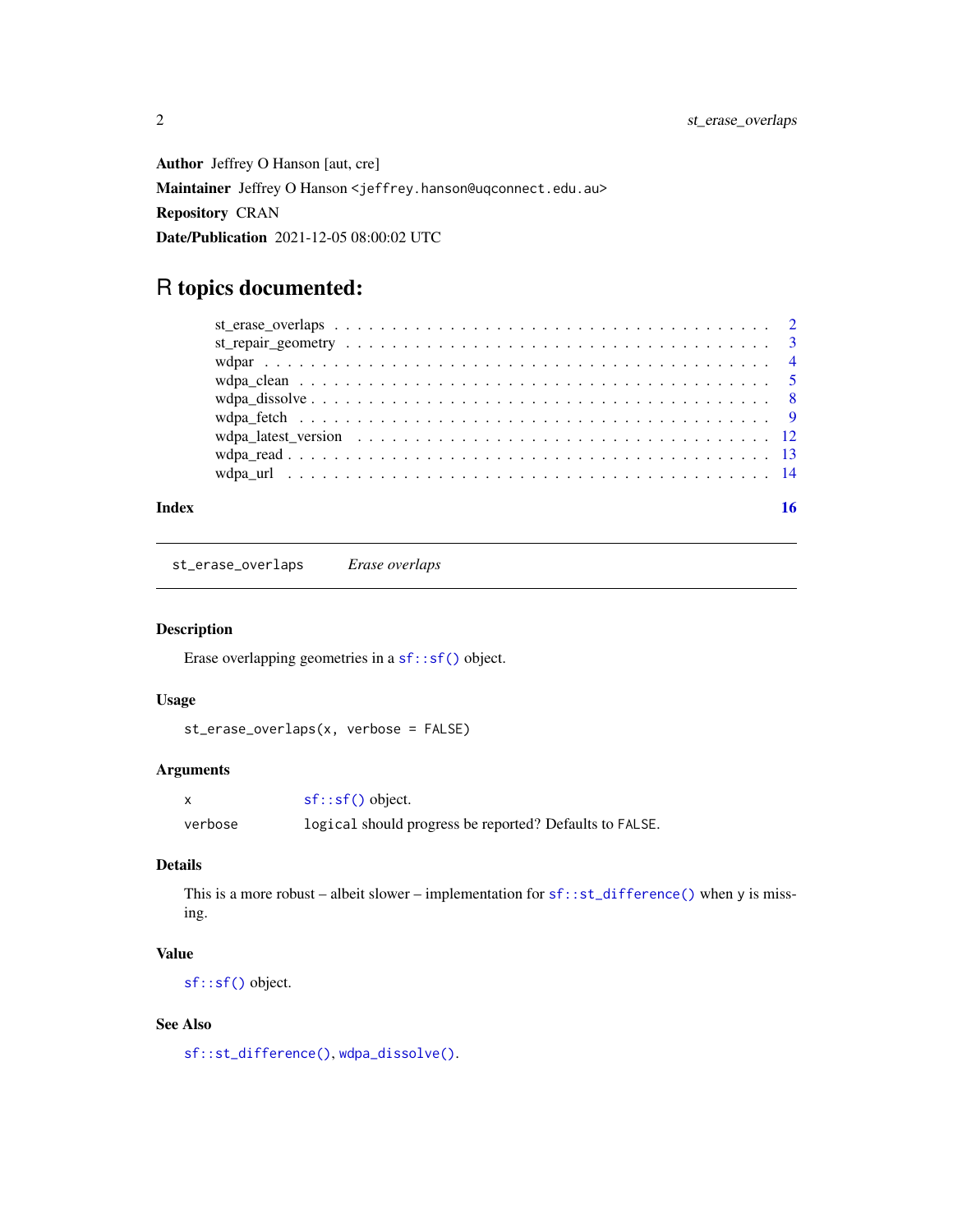## <span id="page-2-0"></span>st\_repair\_geometry 3

#### Examples

```
# create data
pl1 <- sf::st_polygon(list(matrix(c(0, 0, 2, 0, 1, 1, 0, 0), byrow = TRUE,
                                   ncol = 2)) * 100
pl2 <- sf::st_polygon(list(matrix(c(0, 0.5, 2, 0.5, 1, 1.5, 0, 0.5),
                                   byrow = TRUE, ncol = 2)) * 100
pl3 <- sf::st_polygon(list(matrix(c(0, 1.25, 2, 1.25, 1, 2.5, 0, 1.25),
                                   byrow = TRUE, ncol = 2)) * 100
x \leq -sf:st_sf(order = c("A", "B", "C"),geometry = sf::st_sfc(list(p11, p12, p13), crs = 3395))# erase overlaps
y <- st_erase_overlaps(x)
# plot data for visual comparison
par(mfrow = c(1, 2))plot(sf::st\_geometry(x), xlim = c(0, 200), ylim = c(0, 250),main = "original", col = "transparent")plot(sf::st\_geometry(y),, xlim = c(\emptyset, 200), ylim = c(\emptyset, 250),
     main = "no overlaps", col = "transparent")
```
<span id="page-2-1"></span>st\_repair\_geometry *Repair geometry*

#### Description

Repair the geometry of a sf:: st\_sf() object.

#### Usage

st\_repair\_geometry(x, geometry\_precision = 1500)

#### Arguments

x [sf::sf\(\)](#page-0-0) object.

#### geometry\_precision

numeric level of precision for processing the spatial data (used with  $sf::st_set\_precision()$ ). The default argument is 1500 (higher values indicate higher precision). This level of precision is generally suitable for analyses at the national-scale. For analyses at finer-scale resolutions, please consider using a greater value (e.g. 10000).

## Details

This function works by first using the  $sf::st\_make\_valid()$  function to attempt to fix geometry issues. Since the [sf::st\\_make\\_valid\(\)](#page-0-0) function sometimes produce incorrect geometries in rare cases (e.g. when fixing invalid geometries that cross the dateline), this function then uses the st\_prepair() function from the **prepr** package to fix those geometries instead (see [https:](https://github.com/dickoa/prepr) [//github.com/dickoa/prepr](https://github.com/dickoa/prepr) for details).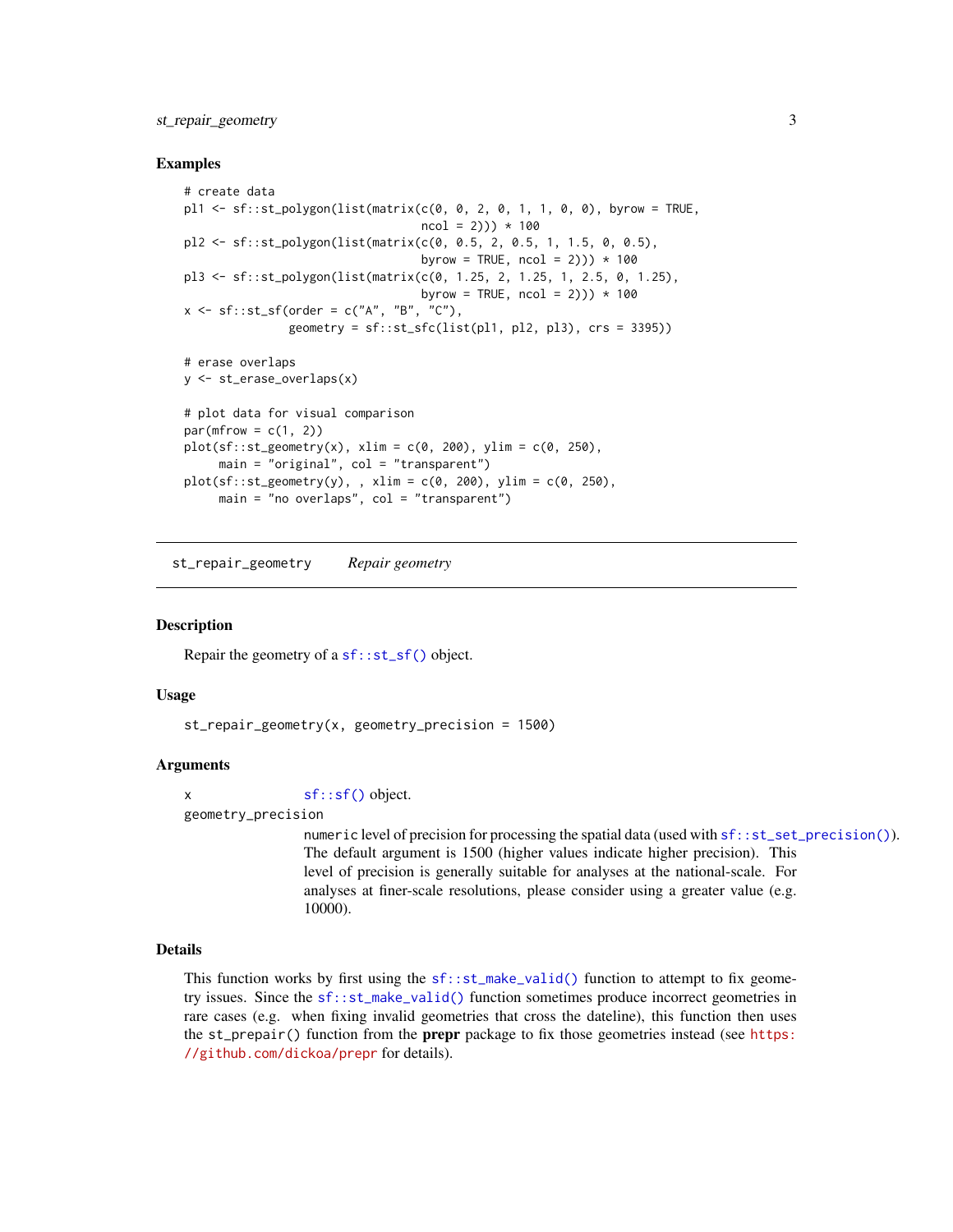#### Installation

This function uses the prepr package to help repair geometries in certain cases. Because the prepr package is not available on the Comprehensive R Archive Network (CRAN), it must be installed from its online code repository. To achieve this, please use the following code:

```
if (!require(remotes)) install.packages("remotes")
remotes::install_github("dickoa/prepr")
```
Note that the **prepr** package has system dependencies that need to be installed before the package itself can be installed (see package README file for platform-specific instructions).

#### Examples

```
# create sf object
p1 \leftarrow st\_sfid = 1,
  geometry = st\_as\_sfc("POLYGON((0 0, 0 10, 10 0, 10 10, 0 0))", crs = 3857)\lambda# repair geometry
p2 <- st_repair_geometry(p1)
# print object
print(p2)
```
wdpar *wdpar: Interface to the World Database on Protected Areas*

#### Description

The wdpar R package provides an interface to data provided by [Protected Planet.](https://www.protectedplanet.net/en) Specifically, it can be used to automatically download data from the World Database on Protected Areas (WDPA) and the World Database on Other Effective Area-Based Conservation Measures (WDOECM). It also provides methods for cleaning data from these databases following best practices (outlined in Butchart *et al.* 2015; Protected Planet 2021; Runge *et al.* 2015). The main functions are [wdpa\\_fetch\(\)](#page-8-1) for downloading data and [wdpa\\_clean\(\)](#page-4-1) for cleaning data. For more information, please see the package vignette.

#### References

Butchart SH, Clarke M, Smith RJ, Sykes RE, Scharlemann JP, Harfoot M, ... & Brooks TM (2015) Shortfalls and solutions for meeting national and global conservation area targets. *Conservation Letters*, 8: 329–337.

Protected Planet (2021) Calculating protected and OECM area coverage. Available at: [https:](https://www.protectedplanet.net/en/resources/calculating-protected-area-coverage) [//www.protectedplanet.net/en/resources/calculating-protected-area-coverage](https://www.protectedplanet.net/en/resources/calculating-protected-area-coverage).

Runge CA, Watson JEM, Butchart HM, Hanson JO, Possingham HP & Fuller RA (2015) Protected areas and global conservation of migratory birds. *Science*, 350: 1255–1258.

<span id="page-3-0"></span>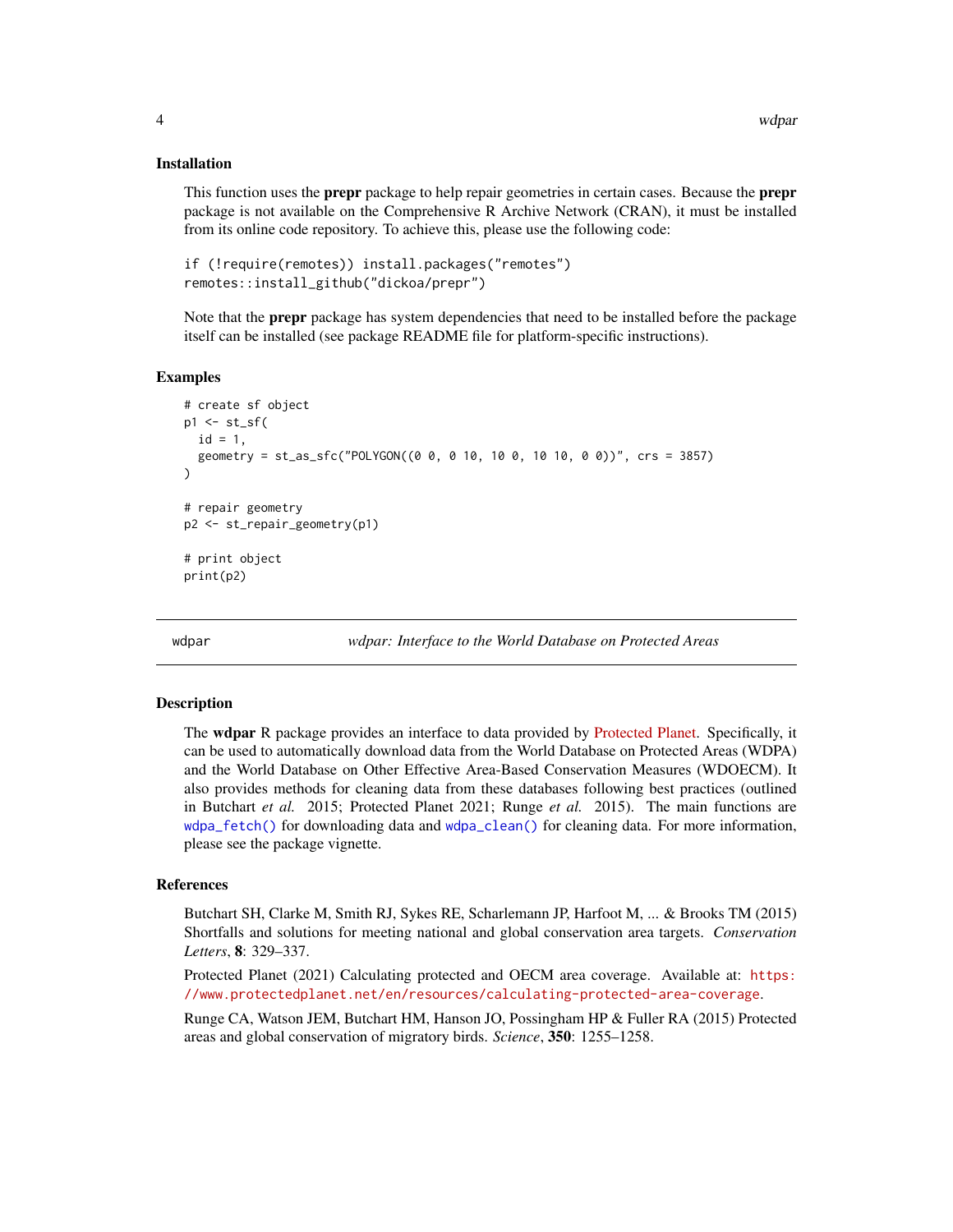<span id="page-4-1"></span><span id="page-4-0"></span>

#### Description

Clean data obtained from [Protected Planet.](https://www.protectedplanet.net/en) Specifically, this function is designed to clean data obtained from the World Database on Protected Areas (WDPA) and the World Database on Other Effective Area-Based Conservation Measures (WDOECM). For recommended practices on cleaning large datasets (e.g. datasets that span multiple countries or a large geographic area), please see below.

## Usage

```
wdpa_clean(
  x,
  crs = paste("+proj=cea +lon_0=0 +lat_ts=30 +x_0=0","+y_0=0 +datum=WGS84 +ellps=WGS84 +units=m +no_defs"),
  exclude_unesco = TRUE,
  retain_status = c("Designated", "Inscribed", "Established"),
  snap_tolerance = 1,
  simplify\_tolerance = 0,
  geometry_precision = 1500,
  erase_overlaps = TRUE,
  verbose = interactive())
```
#### Arguments

| X                  | $sf::sf()$ object containing protected area data.                                                                                                                                                                                                                                                                                                                                                                                                                                                                                                                         |
|--------------------|---------------------------------------------------------------------------------------------------------------------------------------------------------------------------------------------------------------------------------------------------------------------------------------------------------------------------------------------------------------------------------------------------------------------------------------------------------------------------------------------------------------------------------------------------------------------------|
| crs                | character or codeinteger object representing a coordinate reference system.<br>Defaults to World Behrmann ( <i>ESRI:54017</i> ).                                                                                                                                                                                                                                                                                                                                                                                                                                          |
|                    | exclude_unesco logical should UNESCO Biosphere Reserves be excluded? Defaults to TRUE.                                                                                                                                                                                                                                                                                                                                                                                                                                                                                    |
| retain_status      | character vector containing the statuses for protected areas that should be re-<br>tained during the cleaning process. Available statuses include: "Proposed",<br>"Inscribed", "Adopted", "Designated", and "Established". Additionally,<br>a NULL argument can be specified to ensure that no protected areas are excluded<br>according to their status. The default argument is a character vector contain-<br>ing "Designated", "Inscribed", and "Established". This default argument<br>ensures that protected areas that are not currently implemented are excluded. |
|                    | snap_tolerance numeric tolerance for snapping geometry to a grid for resolving invalid geome-<br>tries. Defaults to 1 meter.                                                                                                                                                                                                                                                                                                                                                                                                                                              |
| simplify_tolerance |                                                                                                                                                                                                                                                                                                                                                                                                                                                                                                                                                                           |
|                    | numeric simplification tolerance. Defaults to 0 meters.                                                                                                                                                                                                                                                                                                                                                                                                                                                                                                                   |
| geometry_precision |                                                                                                                                                                                                                                                                                                                                                                                                                                                                                                                                                                           |
|                    | numeric level of precision for processing the spatial data (used with $sf::st_set\_precision()$ ).<br>The default argument is 1500 (higher values indicate higher precision). This                                                                                                                                                                                                                                                                                                                                                                                        |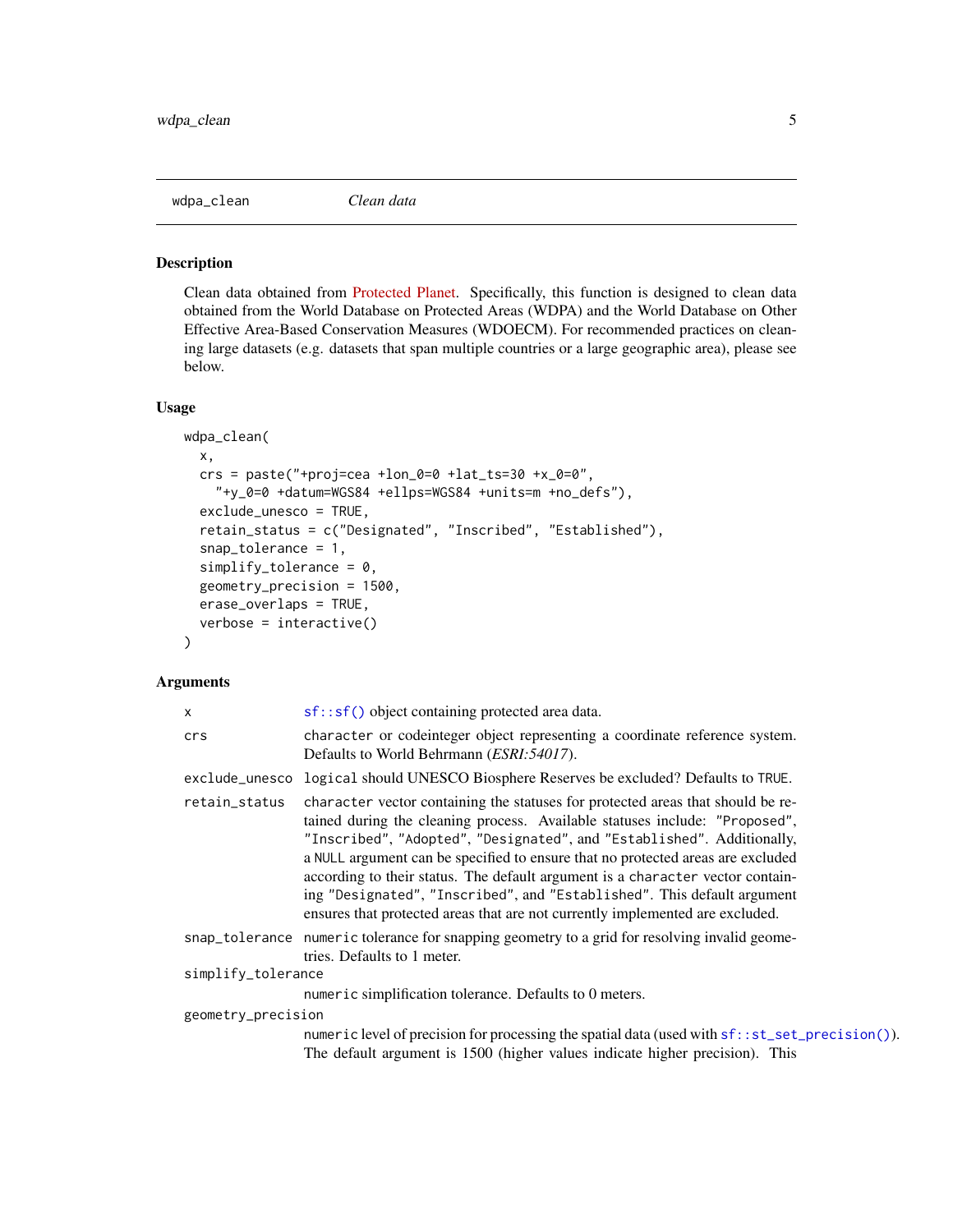level of precision is generally suitable for analyses at the national-scale. For analyses at finer-scale resolutions, please consider using a greater value (e.g. 10000).

- <span id="page-5-0"></span>erase\_overlaps logical should overlapping boundaries be erased? This is useful for making comparisons between individual protected areas and understanding their "effective" geographic coverage. On the other hand, this processing step may not be needed (e.g. if the protected area boundaries are going to be rasterized), and so processing time can be substantially by skipping this step and setting the argument to FALSE. Defaults to TRUE.
- verbose logical should progress on data cleaning be reported? Defaults to TRUE in an interactive session, otherwise FALSE.

#### Details

This function cleans data following best practices (Butchart *et al.* 2015; Protected Planet 2021; Runge *et al.* 2015). To obtain accurate protected area coverage statistics for a country, please note that you will need to manually clip the cleaned data to the countries' coastline and its Exclusive Economic Zone (EEZ).

- 1. Repair invalid geometry (using [sf::st\\_make\\_valid\(\)](#page-0-0)).
- 2. Exclude protected areas according to their status (i.e. "STATUS" field). Specifically, protected areas that have a status not specified in the argument to retain\_status are excluded. By default, only protected areas that have a "Designated", "Inscribed", or "Established" status are retained. This means that the default behavior is to exclude protected that are not currently implemented.
- 3. Exclude United Nations Educational, Scientific and Cultural Organization (UNESCO) Biosphere Reserves (Coetzer *et al.* 2014). This step is only performed if the argument to exclude\_unesco is TRUE.
- 4. Create a field ("GEOMETRY\_TYPE") indicating if areas are represented as point localities ("POINT") or as polygons ("POLYGON").
- 5. Exclude areas represented as point localities that do not have a reported spatial extent (i.e. missing data for the field
- 6. Geometries are wrapped to the dateline (using  $sf::st\_wrap\_dateline()$  with the options "WRAPDATELINE=YES" and "DATELINEOFFSET=180").
- 7. Reproject data to coordinate system specified in argument to crs (using [sf::st\\_transform\(\)](#page-0-0)).
- 8. Repair any invalid geometries that have manifested (using [st\\_repair\\_geometry\(\)](#page-2-1)).
- 9. Buffer areas represented as point localities to circular areas using their reported spatial extent (using data in the field "REP\_AREA" and [sf::st\\_buffer\(\)](#page-0-0); see Visconti *et al.* 2013).
- 10. Snap the geometries to a grid to fix any remaining geometry issues (using argument to snap\_tolerance and [lwgeom::st\\_snap\\_to\\_grid\(\)](#page-0-0)).
- 11. Repair any invalid geometries that have manifested (using [st\\_repair\\_geometry\(\)](#page-2-1)).
- 12. Simplify the protected area geometries to reduce computational burden (using argument to simplify\_tolerance and [sf::st\\_simplify\(\)](#page-0-0)).
- 13. Repair any invalid geometries that have manifested (using [st\\_repair\\_geometry\(\)](#page-2-1)).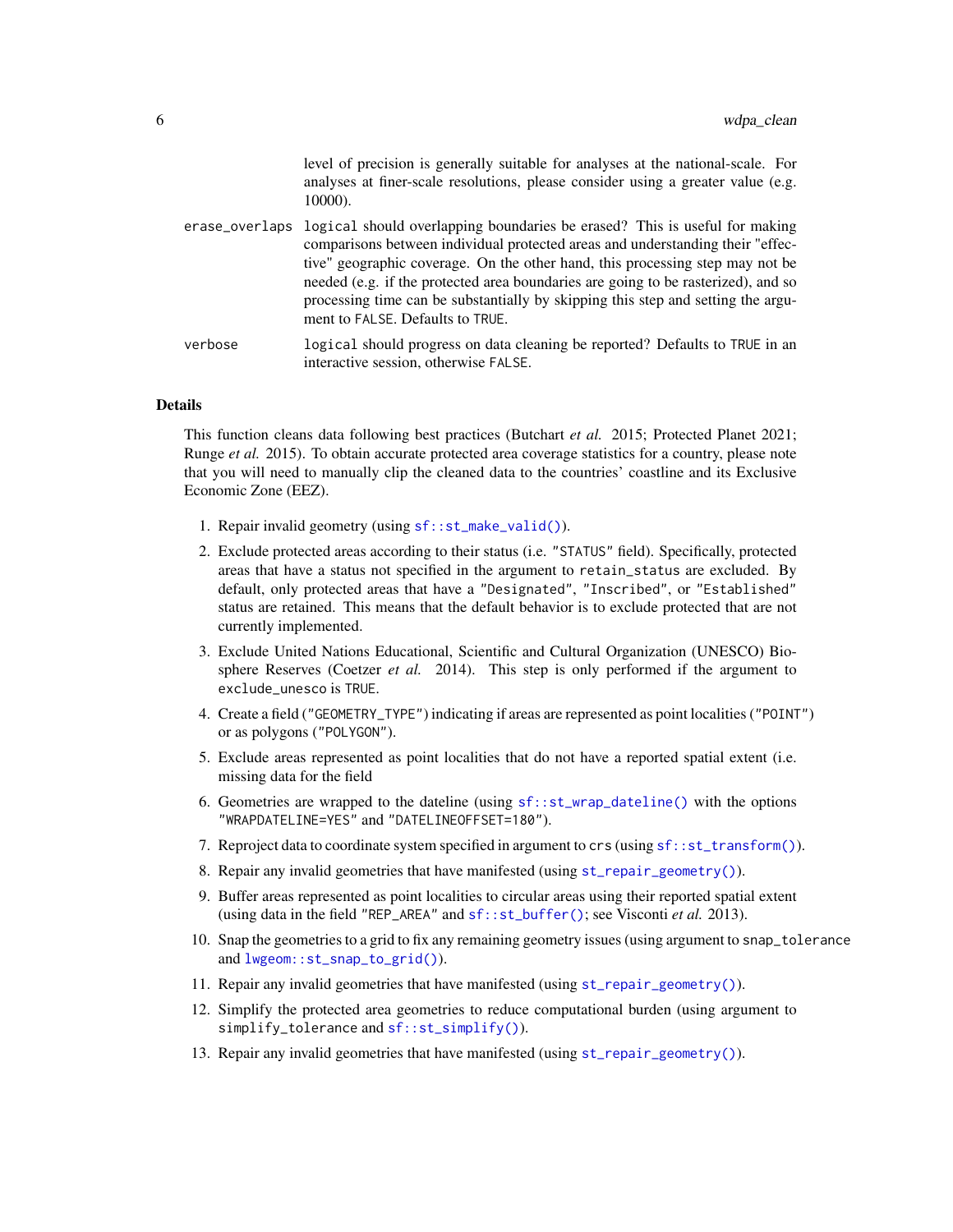- <span id="page-6-0"></span>14. The "MARINE" field is converted from integer codes to descriptive names (i.e. 0 = "terrestrial",  $1 = "partial", 2 = "marine").$
- 15. The "PA\_DEF" field is converted from integer codes to descriptive names (i.e.  $0 =$  "OECM", and  $1 = "PA".$
- 16. Zeros in the "STATUS\_YR" field are replaced with missing values (i.e. NA\_real\_ values).
- 17. Zeros in the "NO\_TK\_AREA" field are replaced with NA values for areas where such data are not reported or applicable (i.e. areas with the values "Not Applicable" or "Not Reported" in the "NO\_TK\_AREA" field).
- 18. Overlapping geometries are erased from the protected area data (discussed in Deguignet *et al.* 2017). Geometries are erased such that areas associated with more effective management categories ("IUCN\_CAT") or have historical precedence are retained (using  $sf::st\_difference()$ ).
- 19. Slivers are removed (geometries with areas less than 0.1 square meters).
- 20. The size of areas are calculated in square kilometers and stored in the field "AREA\_KM2".

#### Value

[sf::sf\(\)](#page-0-0) object.

#### Recommended practices for large datasets

This function can be used to clean large datasets assuming that sufficient computational resources and time are available. Indeed, it can clean data spanning large countries, multiple countries, and even the full global dataset. When processing the full global dataset, it is recommended to use a computer system with at least 32 GB RAM available and to allow for at least one full day for the data cleaning procedures to complete. It is also recommended to avoid using the computer system for any other tasks while the data cleaning procedures are being completed, because they are very computationally intensive. Additionally, when processing large datasets – and especially for the global dataset – it is strongly recommended to disable the procedure for erasing overlapping areas. This is because the built-in procedure for erasing overlaps is very time consuming when processing many protected areas, so that information on each protected area can be output (e.g. IUCN category, year established). Instead, when cleaning large datasets, it is recommended to run the data cleaning procedures with the procedure for erasing overlapping areas disabled (i.e. with erase\_overlaps = FALSE). After the data cleaning procedures have completed, the protected area data can be manually dissolved to remove overlapping areas (e.g. using  $\alpha$ deleded  $\alpha$ ). For an example of processing a large protected area dataset, please see the vignette.

#### References

Butchart SH, Clarke M, Smith RJ, Sykes RE, Scharlemann JP, Harfoot M, ... & Brooks TM (2015) Shortfalls and solutions for meeting national and global conservation area targets. *Conservation Letters*, 8: 329–337.

Coetzer KL, Witkowski ET, & Erasmus BF (2014) Reviewing Biosphere Reserves globally: Effective conservation action or bureaucratic label? *Biological Reviews*, 89: 82–104.

Deguignet M, Arnell A, Juffe-Bignoli D, Shi Y, Bingham H, MacSharry B & Kingston N (2017) Measuring the extent of overlaps in protected area designations. *PloS One*, 12: e0188681.

Runge CA, Watson JEM, Butchart HM, Hanson JO, Possingham HP & Fuller RA (2015) Protected areas and global conservation of migratory birds. *Science*, 350: 1255–1258.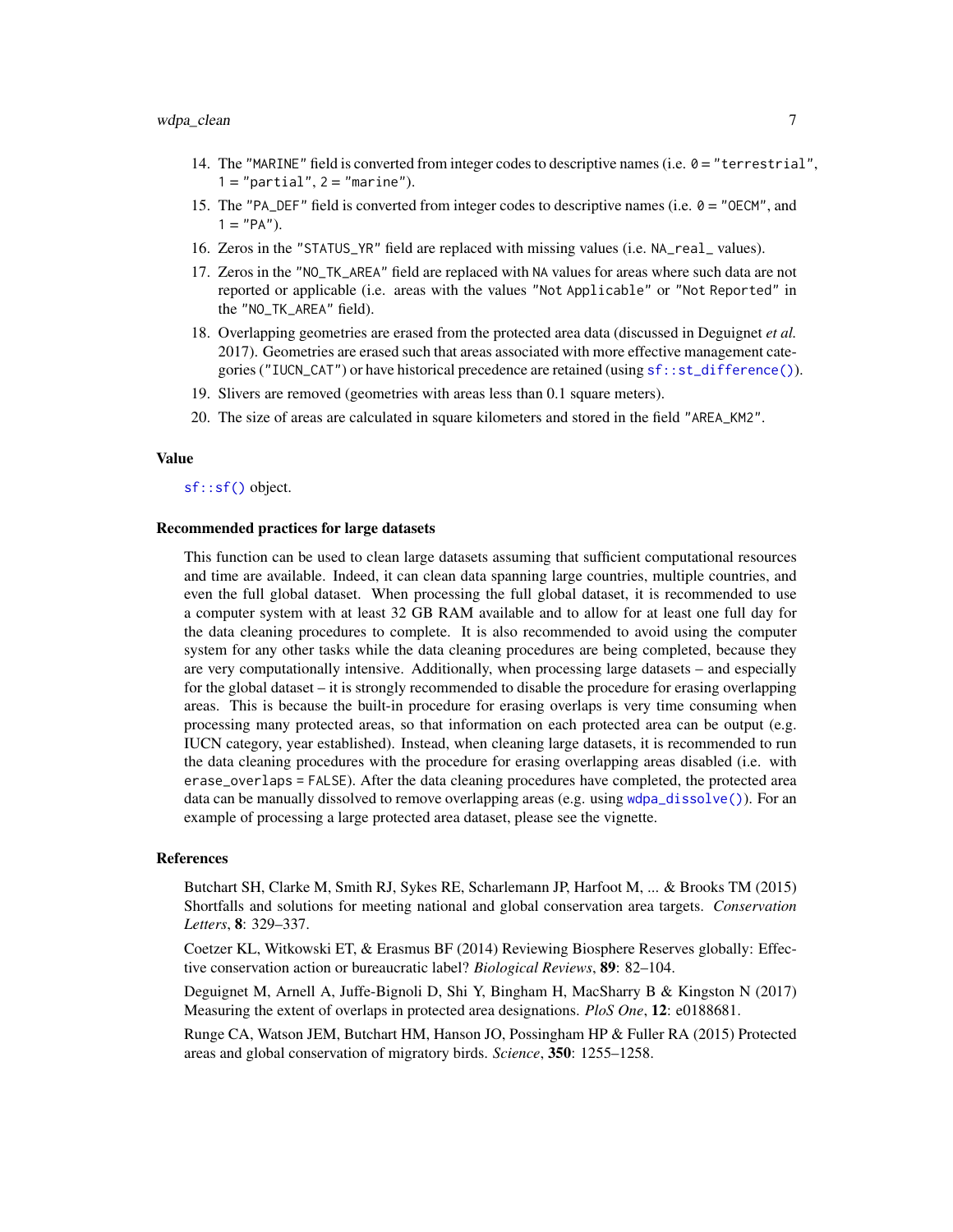Protected Planet (2021) Calculating protected and OECM area coverage. Available at: [https:](https://www.protectedplanet.net/en/resources/calculating-protected-area-coverage) [//www.protectedplanet.net/en/resources/calculating-protected-area-coverage](https://www.protectedplanet.net/en/resources/calculating-protected-area-coverage).

Visconti P, Di Marco M, Alvarez-Romero JG, Januchowski-Hartley SR, Pressey, RL, Weeks R & Rondinini C (2013) Effects of errors and gaps in spatial data sets on assessment of conservation progress. *Conservation Biology*, 27: 1000–1010.

## See Also

[wdpa\\_fetch\(\)](#page-8-1), [wdpa\\_dissolve\(\)](#page-7-1).

#### Examples

```
## Not run:
# fetch data for the Liechtenstein
lie_raw_data <- wdpa_fetch("LIE", wait = TRUE)
# clean data
lie_data <- wdpa_clean(lie_raw_data)
# plot cleaned dataset
```
## End(Not run)

plot(lie\_data)

<span id="page-7-1"></span>wdpa\_dissolve *Dissolve data*

#### Description

Create a dataset of spatial boundaries that contains no overlapping geometries.

#### Usage

```
wdpa_dissolve(x, geometry_precision = 1500)
```
#### Arguments

x [sf::sf\(\)](#page-0-0) object.

geometry\_precision

numeric level of precision for processing the spatial data (used with  $sf::st_set\_precision()$ ). The default argument is 1500 (higher values indicate higher precision). This level of precision is generally suitable for analyses at the national-scale. For analyses at finer-scale resolutions, please consider using a greater value (e.g. 10000).

<span id="page-7-0"></span>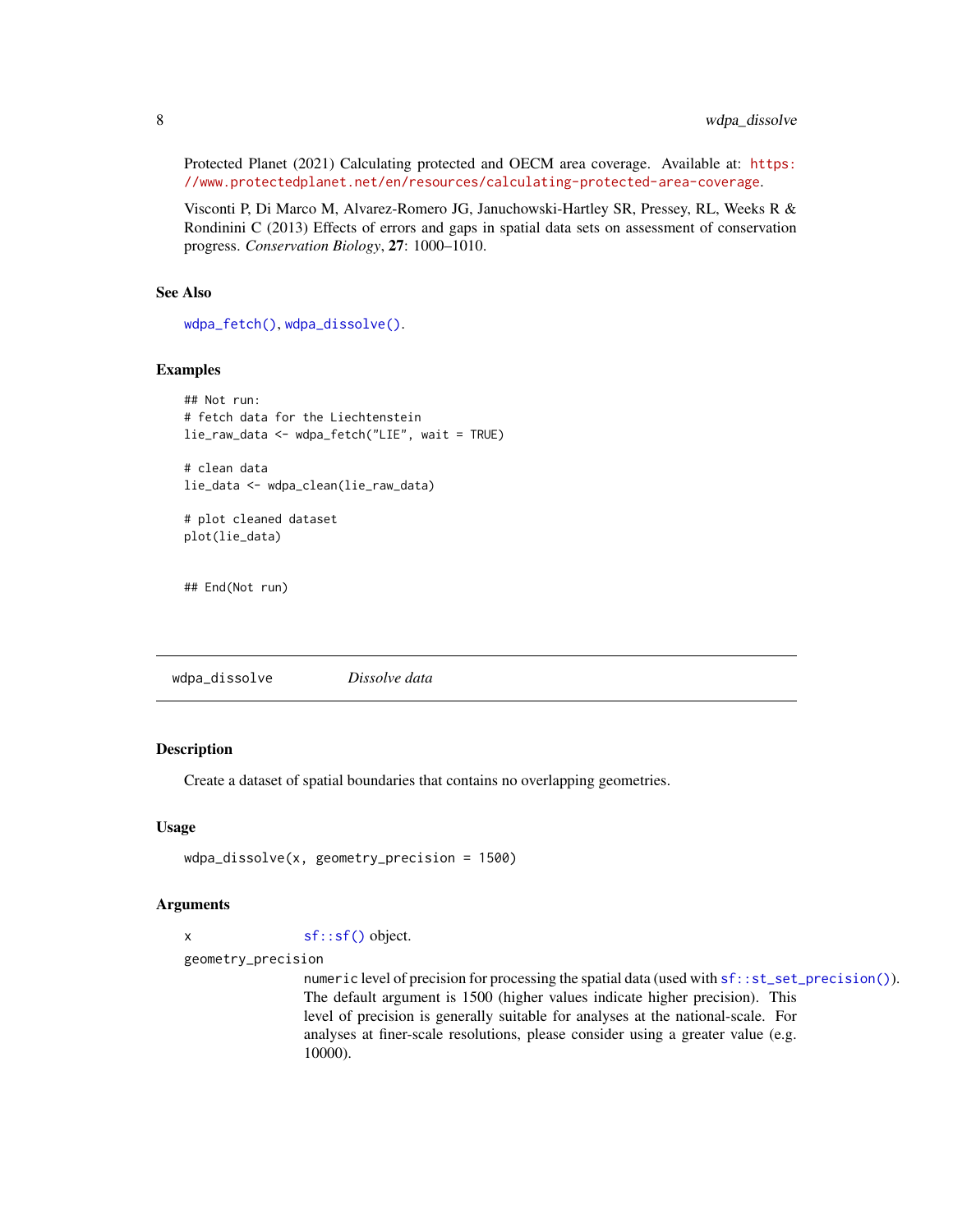## <span id="page-8-0"></span>wdpa\_fetch 9

#### Details

This function is basically a wrapper for  $sf::st\_union()$ . It also contains additional parameters to assist with processing large and complex geometry data.

#### Value

[sf::sf\(\)](#page-0-0) object.

#### See Also

[sf::st\\_union\(\)](#page-0-0), [st\\_erase\\_overlaps\(\)](#page-1-1).

#### Examples

```
# create data
pl1 <- sf::st_polygon(list(matrix(c(0, 0, 2, 0, 1, 1, 0, 0), byrow = TRUE,
                                   ncol = 2)) * 100pl2 <- sf::st_polygon(list(matrix(c(0, 0.5, 2, 0.5, 1, 1.5, 0, 0.5),
                                   byrow = TRUE, ncol = 2)) * 100
pl3 <- sf::st_polygon(list(matrix(c(0, 1.25, 2, 1.25, 1, 2.5, 0, 1.25),
                                  byrow = TRUE, ncol = 2)) * 100
x \leq -sf:st\_sf(order = c("A", "B", "C"),geometry = sf::st_sfc(list(pl1, pl2, pl3), crs = 3395))
# dissolve data
y <- wdpa_dissolve(x)
# plot data for visual comparison
par(mfrow = c(1, 2))plot(sf::st\_geometry(x), xlim = c(0, 200), ylim = c(0, 250),main = "original", col = "transparent")
plot(sf::st\_geometry(y),, xlim = c(\emptyset, 200), ylim = c(\emptyset, 250),
     main = "dissolved", col = "transparent")
```
<span id="page-8-1"></span>wdpa\_fetch *Fetch data*

#### Description

Fetch data from [Protected Planet.](https://www.protectedplanet.net/en) Specifically, data are downloaded from the World Database on Protected Areas (WDPA) and the World Database on Other Effective Area-Based Conservation Measures (WDOECM). Note that data are downloaded assuming non-commercial use.

#### Usage

```
wdpa_fetch(
  x,
  wait = FALSE,download\_dir = tempdir(),
```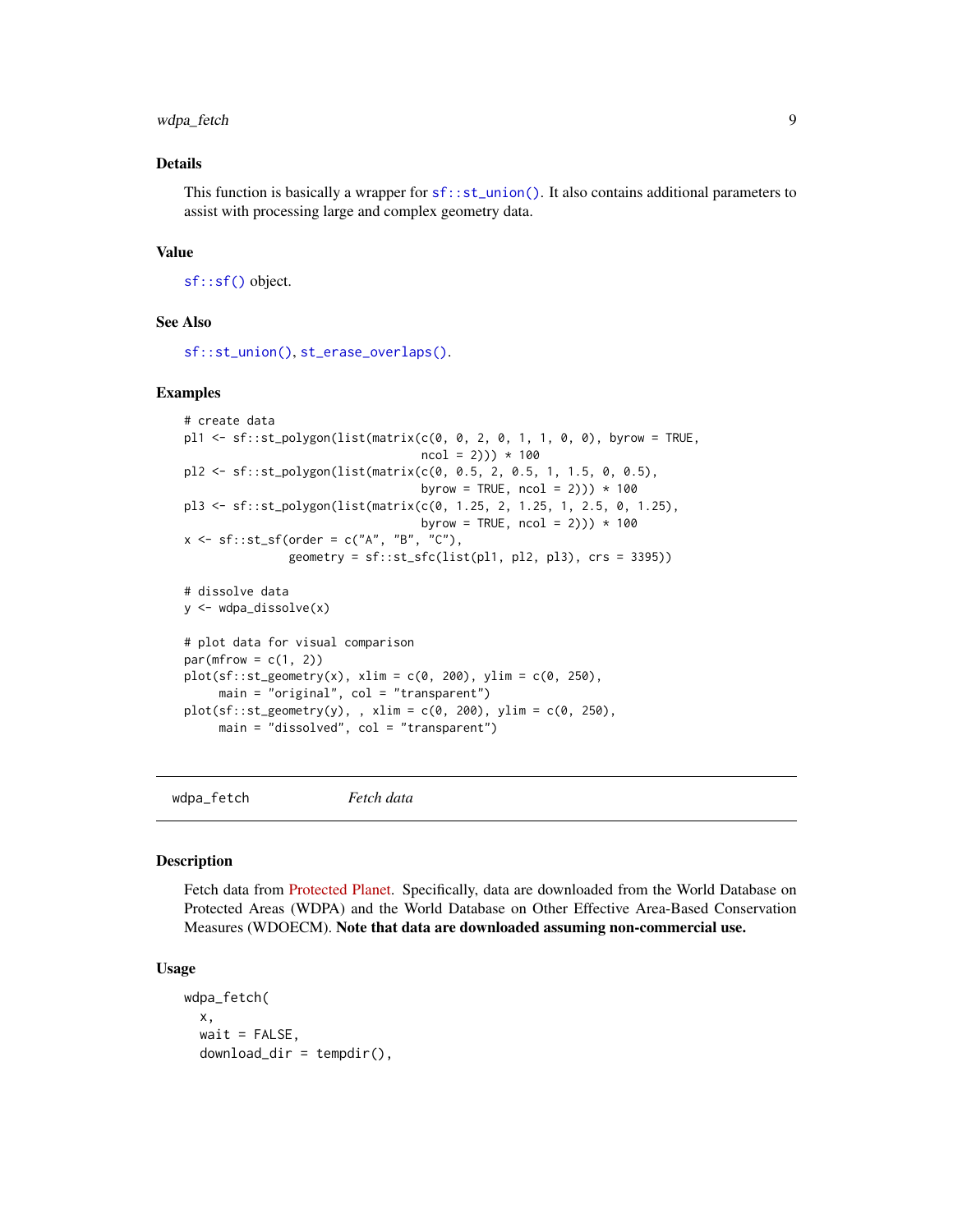```
force_download = FALSE,
 check_version = TRUE,
 n = NULL,page\_wait = 2,
 verbose = interactive()
)
```
## Arguments

| X              | character country for which to download data. This argument can be the name<br>of the country (e.g. "Liechtenstein") or the ISO-3 code for the country (e.g.<br>"LIE"). This argument can also be set to "global" to download all of the pro-<br>tected areas available in the database (approximately 1.1 GB).                                                                                                                                                                                                                                                                         |
|----------------|-----------------------------------------------------------------------------------------------------------------------------------------------------------------------------------------------------------------------------------------------------------------------------------------------------------------------------------------------------------------------------------------------------------------------------------------------------------------------------------------------------------------------------------------------------------------------------------------|
| wait           | logical if data is not immediately available for download should the session be<br>paused until it is ready for download? If argument to wait is FALSE and the data<br>is not ready then NA will be returned. Defaults to FALSE.                                                                                                                                                                                                                                                                                                                                                        |
| download_dir   | character folder path to download the data. Defaults to a temporary direc-<br>tory. To avoid downloading the same dataset multiple times, it is recommended<br>to use a persistent directory (e.g. rappdirs::user_data_dir("wdpar"); see<br>Examples below).                                                                                                                                                                                                                                                                                                                            |
| force_download | logical if the data has previously been downloaded and is available at argument<br>to download_dir, should a fresh copy be downloaded? Defaults to FALSE.                                                                                                                                                                                                                                                                                                                                                                                                                               |
| check_version  | logical if the data are being imported from from the argument to download_dir,<br>should the data be checked to see if the version number matches the latest ver-<br>sion available online? Defaults to TRUE.                                                                                                                                                                                                                                                                                                                                                                           |
| n              | integer number of records to import per data source. Defaults to NULL such<br>that all data are imported.                                                                                                                                                                                                                                                                                                                                                                                                                                                                               |
| page_wait      | numeric number of seconds to wait for web pages to load when finding the<br>download URL on Protected Planet. Defaults to 2. Since the process of find-<br>ing a download URL requires navigating through multiple web pages, the de-<br>fault argument means that the function will take at least 8 seconds to complete.<br>Users on slow internet connections may experience issues with the default ar-<br>gument (e.g. resulting in an error containing the message Error: Summary:<br>NoSuchElement). To avoid this, users can try specifying a greater value (e.g. 5<br>seconds). |
| verbose        | logical should a progress on downloading data be reported? Defaults to TRUE<br>in an interactive session, otherwise FALSE.                                                                                                                                                                                                                                                                                                                                                                                                                                                              |

## Details

This function will check to see if the specified data have previously been downloaded, download the data if needed, and import the data. After importing the data, it is strongly recommended to clean the data prior to analysis (see [wdpa\\_clean\(\)](#page-4-1)).

## Value

[sf::sf\(\)](#page-0-0) object.

<span id="page-9-0"></span>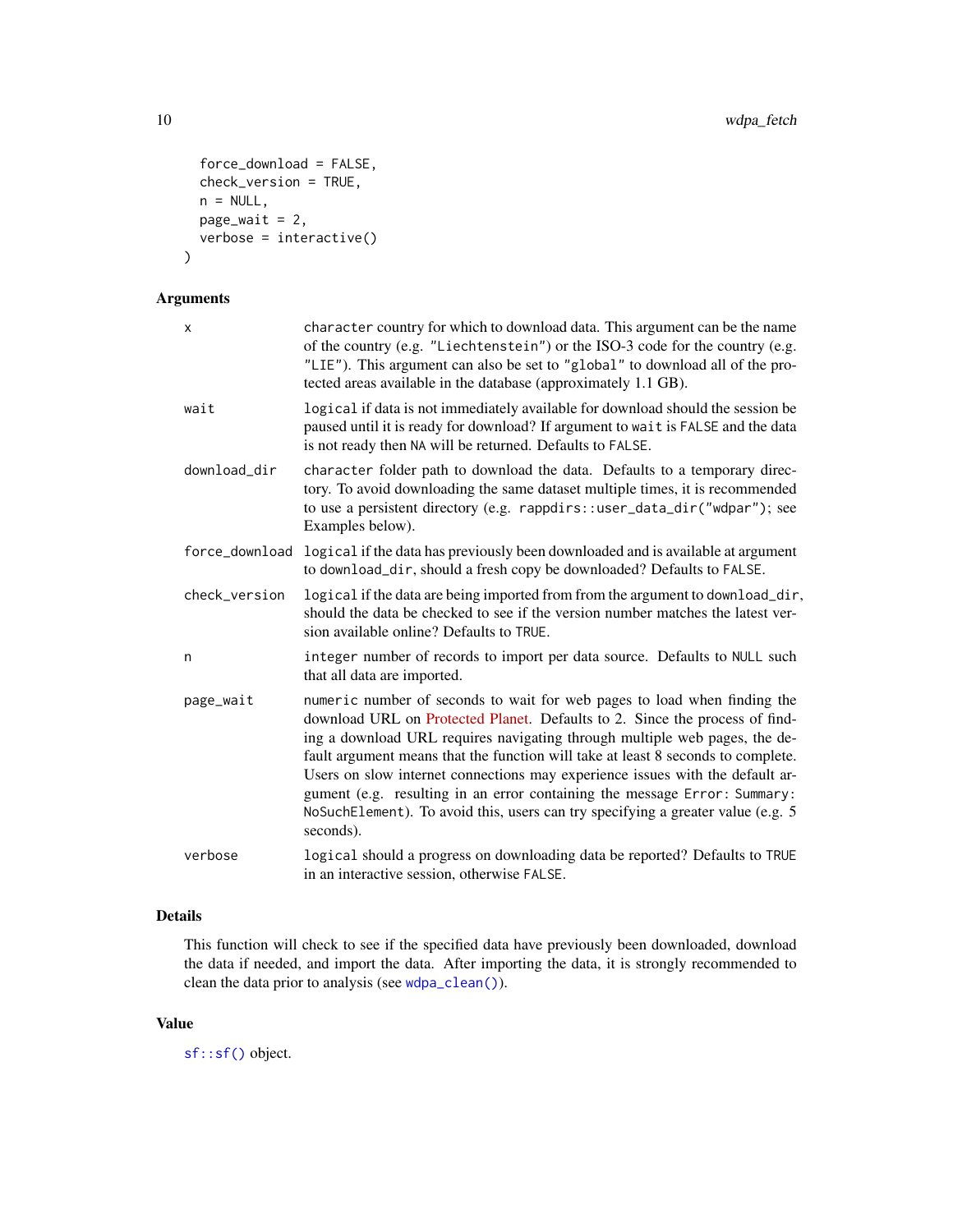#### <span id="page-10-0"></span>wdpa\_fetch 11

#### Data source

The PA\_DEF column indicates the data source for individual areas and sites that comprise the imported dataset. Specifically, data obtained through the World Database on Protected Areas (WDPA) are indicated with a value of 1 in the PA\_DEF column. Additionally, data obtained through the World Database on Other Effective Area-Based Conservation Measures (WDOECM) are indicated with a value of 0 in the PA\_DEF column. For more details on data conventions, please consult the official manual (UNEP-WCMC 2019).

#### Troubleshooting

This function will sometimes return the error message PhantomJS signals port = 4567 is already in use. This error message can occur when you have previously run the function and it threw an error, or it terminated early. It can also occur when attempting to run the the function in multiple sessions on the same computer. To address this issue, you will need to restart your computer.

#### References

UNEP-WCMC (2019). User Manual for the World Database on Protected Areas and world database on other effective area-based conservation measures: 1.6. UNEP-WCMC: Cambridge, UK. Available at: [https://wcmc.io/WDPA\\_Manual](https://wcmc.io/WDPA_Manual).

#### See Also

[wdpa\\_clean\(\)](#page-4-1), [wdpa\\_read\(\)](#page-12-1), [wdpa\\_url\(\)](#page-13-1), [countrycode::countrycode\(\)](#page-0-0).

#### Examples

```
## Not run:
# fetch data for Liechtenstein
lie_raw_data <- wdpa_fetch("Liechtenstein", wait = TRUE)
# print data
print(lie_raw_data)
# plot data
plot(lie_raw_data)
# fetch data for Liechtenstein using the ISO3 code
lie_raw_data <- wdpa_fetch("LIE", wait = TRUE)
# since data are saved in a temporary directory by default,
# a persistent directory can be specified to avoid having to download the
# same dataset every time the R session is restarted
lie_raw_data <- wdpa_fetch("LIE", wait = TRUE,
                           download_dir = rappdirs::user_data_dir("wdpar"))
# data for multiple countries can be downloaded separately and combined,
# this is useful to avoid having to download the global dataset
## load packages to easily merge datasets
library(dplyr)
library(tibble)
```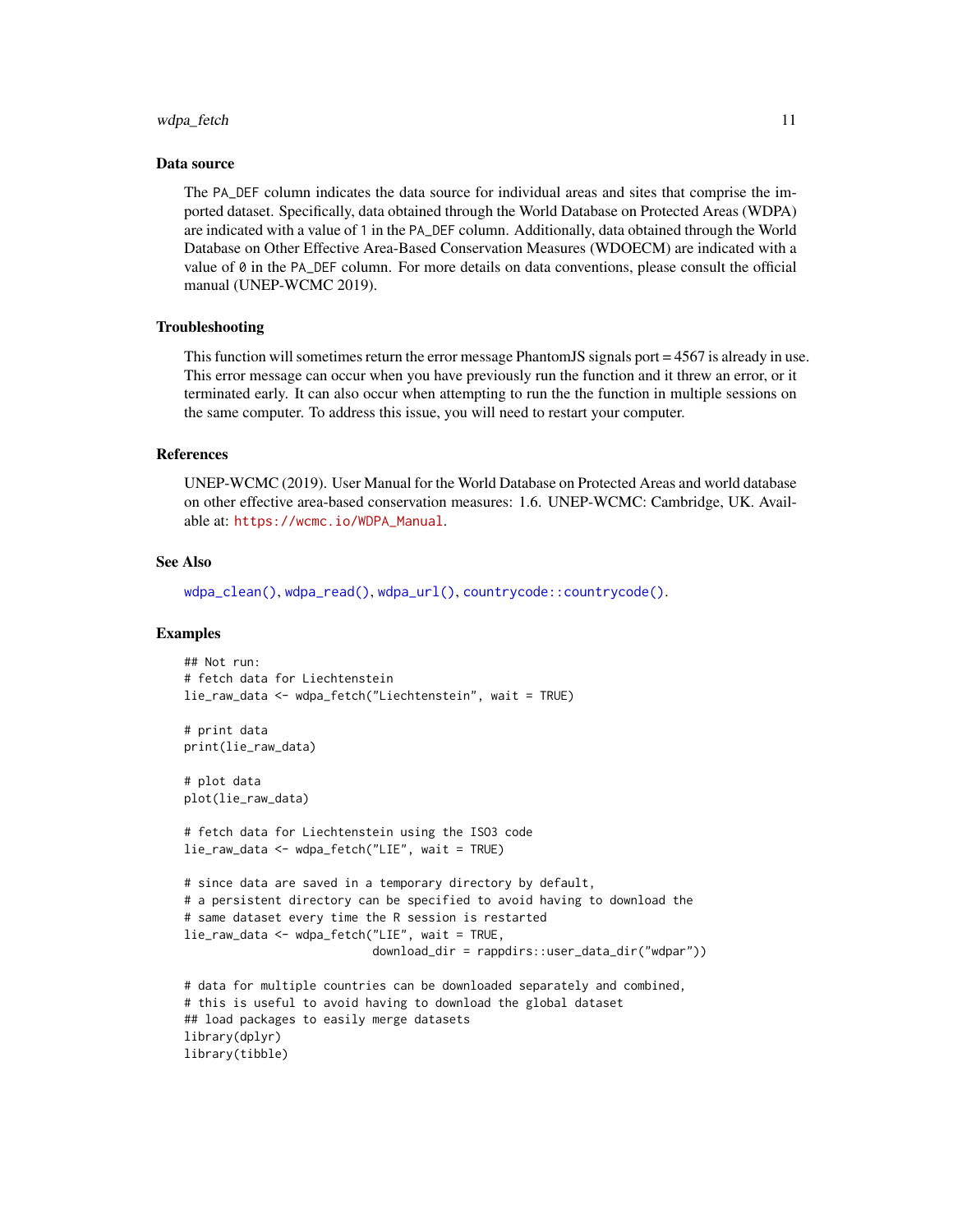```
## define country names to download
country_codes <- c("LIE", "MHL")
## download data for each country
mult_data <- lapply(country_codes, wdpa_fetch, wait = TRUE)
## merge datasets together
mult_dat <- st_as_sf(as_tibble(bind_rows(mult_data)))
## print data
print(mult_dat)
## End(Not run)
```
wdpa\_latest\_version *Query latest version*

## Description

Find the latest version of the combined World Database on Protected Areas (WDPA) and World Database on Other Effective Area-Based Conservation Measures (WDOECM) dataset. This is a character identifier representing the month and year (e.g. Sep2020) the data were released.

### Usage

```
wdpa_latest_version()
```
## Details

The version number is determined using a web address where the global dataset is available. For specific details, please refer to the source code for this function.

#### Value

character version of the dataset.

## Examples

```
## Not run:
# find the latest version
wdpa_latest_version()
```
## End(Not run)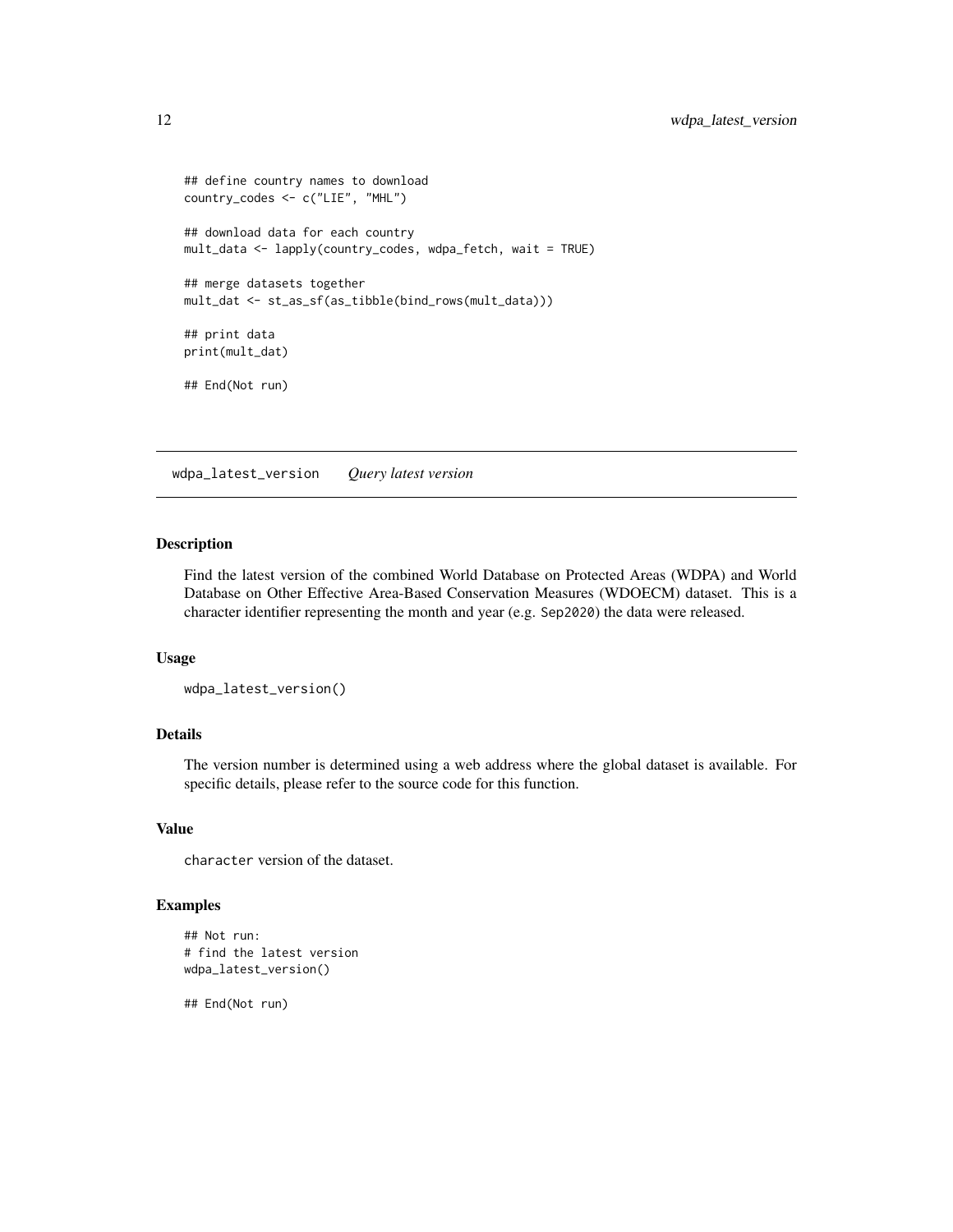<span id="page-12-1"></span><span id="page-12-0"></span>

#### Description

Read data obtained from [Protected Planet.](https://www.protectedplanet.net/en) Specifically, this function is designed to import data obtained from the World Database on Protected Areas (WDPA) and the World Database on Other Effective Area-Based Conservation Measures (WDOECM).

#### Usage

 $wdpa_{real}(x, n = NULL)$ 

#### Arguments

| X | character file name for a zip archive file downloaded from https://www.<br>protectedplanet.net/en.        |
|---|-----------------------------------------------------------------------------------------------------------|
| n | integer number of records to import per data source. Defaults to NULL such<br>that all data are imported. |

## Details

This function assumes that data have previously been downloaded to your computer, and need to import the data. After importing the data, it is strongly recommended to clean the data prior to analysis (see [wdpa\\_clean\(\)](#page-4-1)).

## Value

[sf::sf\(\)](#page-0-0) object.

## Data source

The PA\_DEF column indicates the data source for individual areas and sites that comprise the imported dataset. Specifically, data obtained through the World Database on Protected Areas (WDPA) are indicated with a value of 1 in the PA\_DEF column. Additionally, data obtained through the World Database on Other Effective Area-Based Conservation Measures (WDOECM) are indicated with a value of 0 in the PA\_DEF column. For more details on data conventions, please consult the official manual (UNEP-WCMC 2019).

## References

UNEP-WCMC (2019). User Manual for the World Database on Protected Areas and world database on other effective area-based conservation measures: 1.6. UNEP-WCMC: Cambridge, UK. Available at: [https://wcmc.io/WDPA\\_Manual](https://wcmc.io/WDPA_Manual).

## See Also

[wdpa\\_fetch\(\)](#page-8-1), [wdpa\\_clean\(\)](#page-4-1).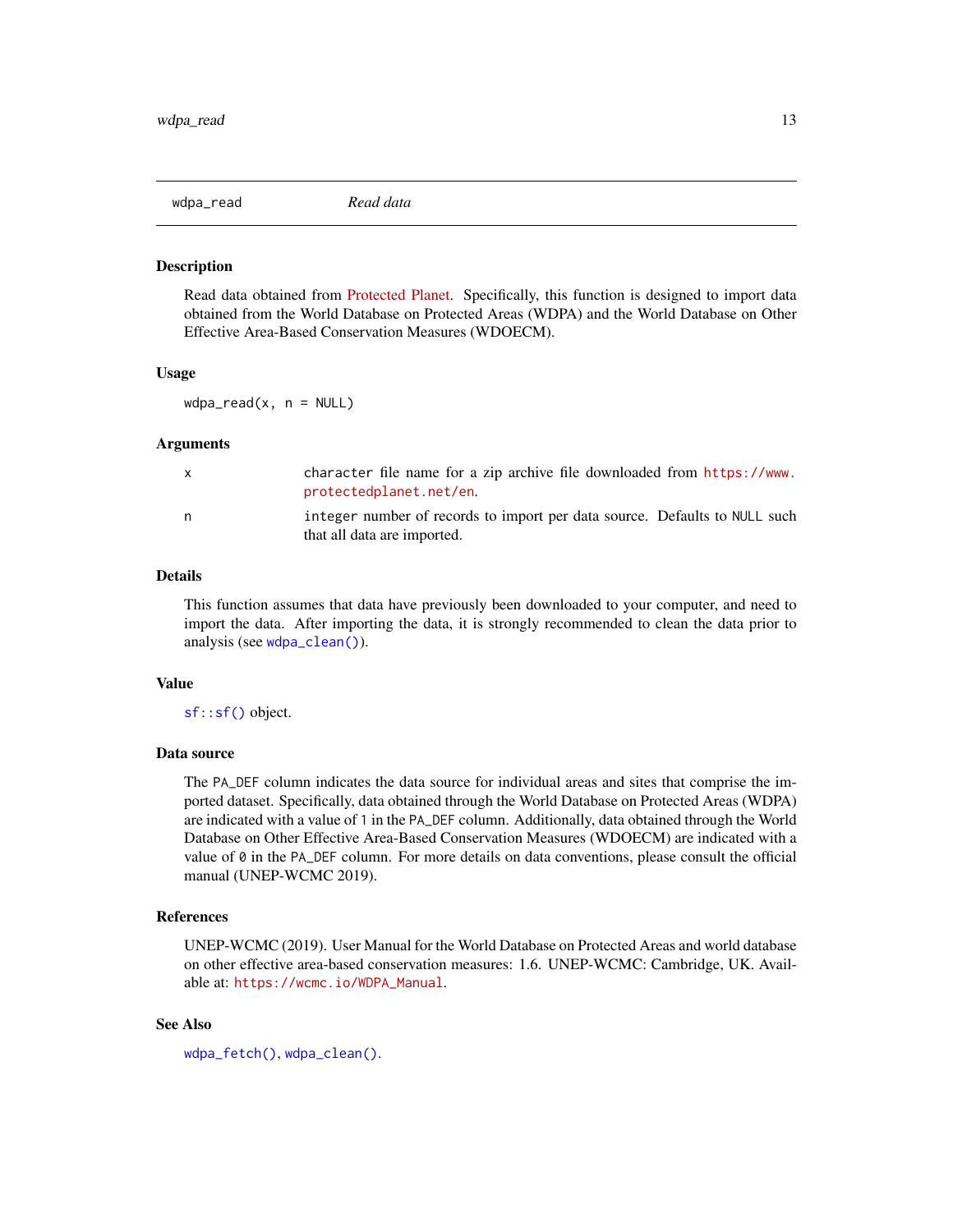## Examples

```
## Not run:
# find url for Liechtenstein dataset
download_url <- wdpa_url("LIE", wait = TRUE)
# path to save file zipfile with data
path <- tempfile(pattern = "WDPA_", fileext = ".zip")
# download zipfile
result <- httr::GET(download_url, httr::write_disk(path))
# load data
lie_raw_data <- wdpa_read(path)
# plot data
plot(lie_raw_data)
## End(Not run)
```
<span id="page-13-1"></span>

wdpa\_url *Download URL*

#### Description

Obtain a URL to download data from [Protected Planet.](https://www.protectedplanet.net/en) Specifically, the URL provides access to data available through the World Database on Protected Areas (WDPA) and the World Database on Other Effective Area-Based Conservation Measures (WDOECM). Note that data are accessed assuming non-commercial use.

## Usage

 $wdpa\_url(x, wait = FALSE, page\_wait = 2)$ 

#### Arguments

| $\times$  | character country for desired data. This argument can be the name of the<br>country (e.g. "Liechtenstein") or the ISO-3 code for the country (e.g. "LIE").<br>This argument can also be set to "global" to obtain the URL for the global<br>dataset.                                                                                                                                                                                                                                    |
|-----------|-----------------------------------------------------------------------------------------------------------------------------------------------------------------------------------------------------------------------------------------------------------------------------------------------------------------------------------------------------------------------------------------------------------------------------------------------------------------------------------------|
| wait      | logical if data is not immediately available for download should the session be<br>paused until it is ready for download? If argument to wait is FALSE and the data<br>is not ready then an error will be thrown. Defaults to FALSE.                                                                                                                                                                                                                                                    |
| page_wait | numeric number of seconds to wait for web pages to load when finding the<br>download URL on Protected Planet. Defaults to 2. Since the process of find-<br>ing a download URL requires navigating through multiple web pages, the de-<br>fault argument means that the function will take at least 8 seconds to complete.<br>Users on slow internet connections may experience issues with the default ar-<br>gument (e.g. resulting in an error containing the message Error: Summary: |

<span id="page-13-0"></span>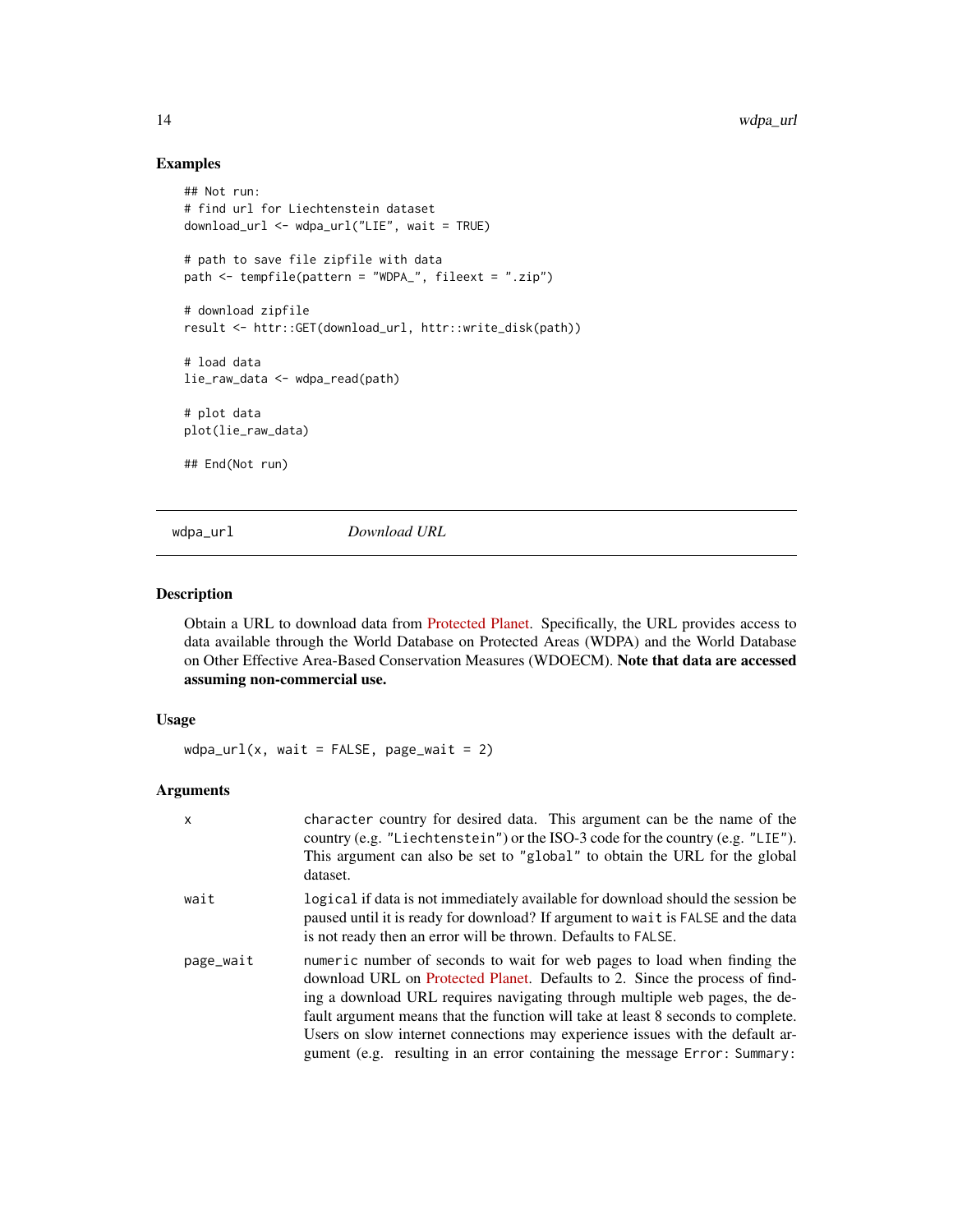#### <span id="page-14-0"></span>wdpa\_url 15

NoSuchElement). To avoid this, users can try specifying a greater value (e.g. 5 seconds).

## Value

character URL to download the data.

## See Also

[wdpa\\_fetch\(\)](#page-8-1), [countrycode::countrycode\(\)](#page-0-0).

## Examples

```
## Not run:
# obtain url for New Zealand data
nzl_url <- wdpa_url("New Zealand", wait = TRUE)
print(nzl_url)
# obtain url for New Zealand data using its ISO3 code
nzl_url <- wdpa_url("NZL", wait = TRUE)
print(nzl_url)
```

```
# obtain url for global data
global_url <- wdpa_url("global")
print(global_url)
```
## End(Not run)